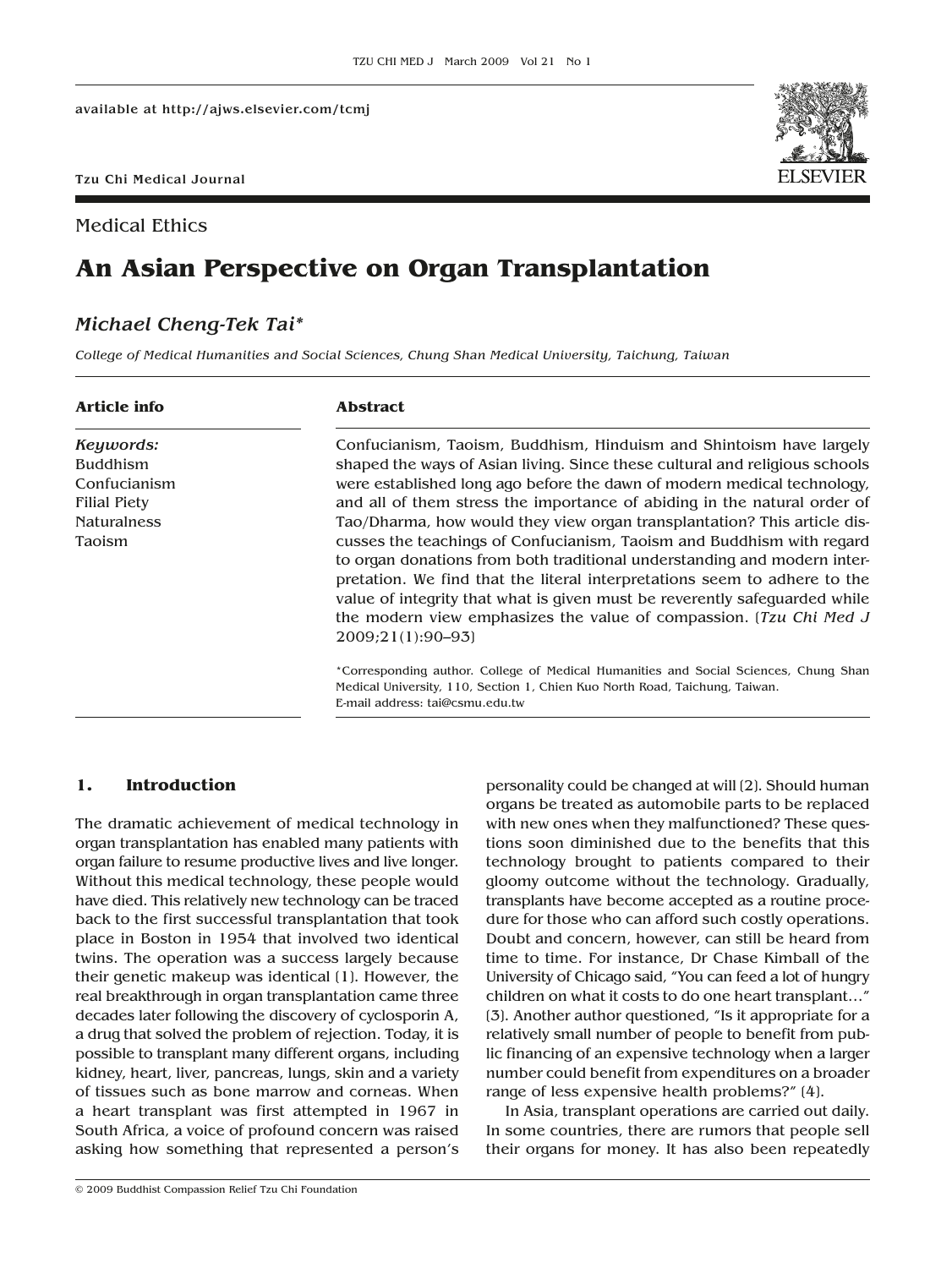reported that some criminals, including political prisoners in some Asian countries, are used as a source of organs for transplantation. The controversy over organ transplantation continues to linger despite the fact that this technology has become a normal part of medical treatment.

Asian countries are rich in their religious and moral teachings. How would Asian sages and traditional values see this new technology? If transplant operations have become a major enterprise in Asia, are the traditional moral values of Asia in favor of this enterprise?

### **2. Traditional Asian thinking on organ transplantation**

A Buddhist legend is told about a person on a journey who rested in a remote unoccupied temple. In the middle of the night, he noticed a small ghost carrying a dead body come in. Scared, he hid in a small corner while another, bigger, ghost appeared. The bigger ghost pointed to the dead body and said, "This is mine, why did you steal it?" The small ghost insisted that the dead body was his. As they argued, the bigger ghost noticed the traveler and commanded him to be their judge. He was scared but thought he had better speak his true belief, so he said that since the small ghost had carried this body in, he believed it must be his. The bigger ghost was angered by this and destroyed the traveler's left arm. The small ghost, seeing what happened, immediately removed the left arm of the dead body and transplanted it onto the traveler and it was a perfect fit. The bigger ghost then destroyed the traveler's right leg; the small ghost again replaced the traveler's loss from the dead body and this leg immediately resumed its normal function. This destroying and replacing of body parts continued until the two ghosts left. The traveler, after regaining his tranquility, asked, "Who am I? Much of my body is someone else's. Am I still who I was?"

This Buddhist legend poses an interesting question. Does the person who receives a transplanted organ remain the same person as he was before the transplant? What are the traditional teachings of China's ancient sages?

#### *2.1. Confucian view*

One of the underlying teachings of Confucianism is filial piety, which emphasizes the importance of respect, obedience and affection of children toward parents. Filial piety is the basis of humanity (*Jen*) and is the foundation of Confucianism. To practice this filial piety, Confucius taught that children must obey their parents reverently when young, serve their parents diligently when they become senile, bury their parents respectfully with rites when they pass on, and worship them reverently afterward. The *Book of Rites* further indicates that parents gave a whole body to their children; thus, children must preserve all of this body intact. If they do so, then when passing on themselves back to nature, these children who have preserved all they received from their parents can be called filial [5]. In other words, Confucian teachings maintain that one is born with a complete body and should end the same way with a complete body at death. One of Confucius' favored disciples, Tseng Tsu, requested his own disciples to check his body before his burial to ensure that he died with the same body he was born with. "The body, hair and skin are gifts from parents, let no one damage them" [6]. These teachings tell us that one must safeguard what one has received from parents and must not disregard them. The duty of each person is to make sure that no part of the body is damaged. Thus, one cannot commit suicide or donate any organ as these acts are considered to be unfilial acts and disrespectful of parents.

On the other hand, many modern Confucian scholars argue that organ donation to another human being reflects the Confucian core teaching of *Jen*. Confucius is reported in the *Analects* as saying, "The man of Jen is one who, desiring to sustain himself, sustains others. A man of humanity wishing to establish his own character also establishes the characters of others, and wishing to be prominent himself, also helps others to be prominent. To be able to judge others by what is near to ourselves may be called the method of realizing humanity" [7]. Donating one's organ to another is an act of compassion that reflects the Confucian spirit of *Jen*. These scholars further argue that *Jen* and righteousness are valued more in the Confucian tradition than simply preserving the physical body received from parents. In order to fortify their argument, they quoted Confucius as saying, "A man of benevolence will not do anything to hurt the realization of humanness and righteousness. A man of humanity will never seek to live at the expense of injuring humanity. He would rather sacrifice his life in order to realize humanity" [8]. This Confucius saying can indeed be interpreted as favoring the donation of organs for transplantation, but by the same token, this saying can be used to justify the argument against organ donation as it is interpreted to be an unfilial act (mutilating the very body given by parents) and thus does not befit a man of humanity.

#### *2.2. Taoist view*

The most essential concept in Chinese teaching is Tao. Confucianism regards it as a moral system or truth. To Taoism, it's Tao, the One, that is natural, eternal,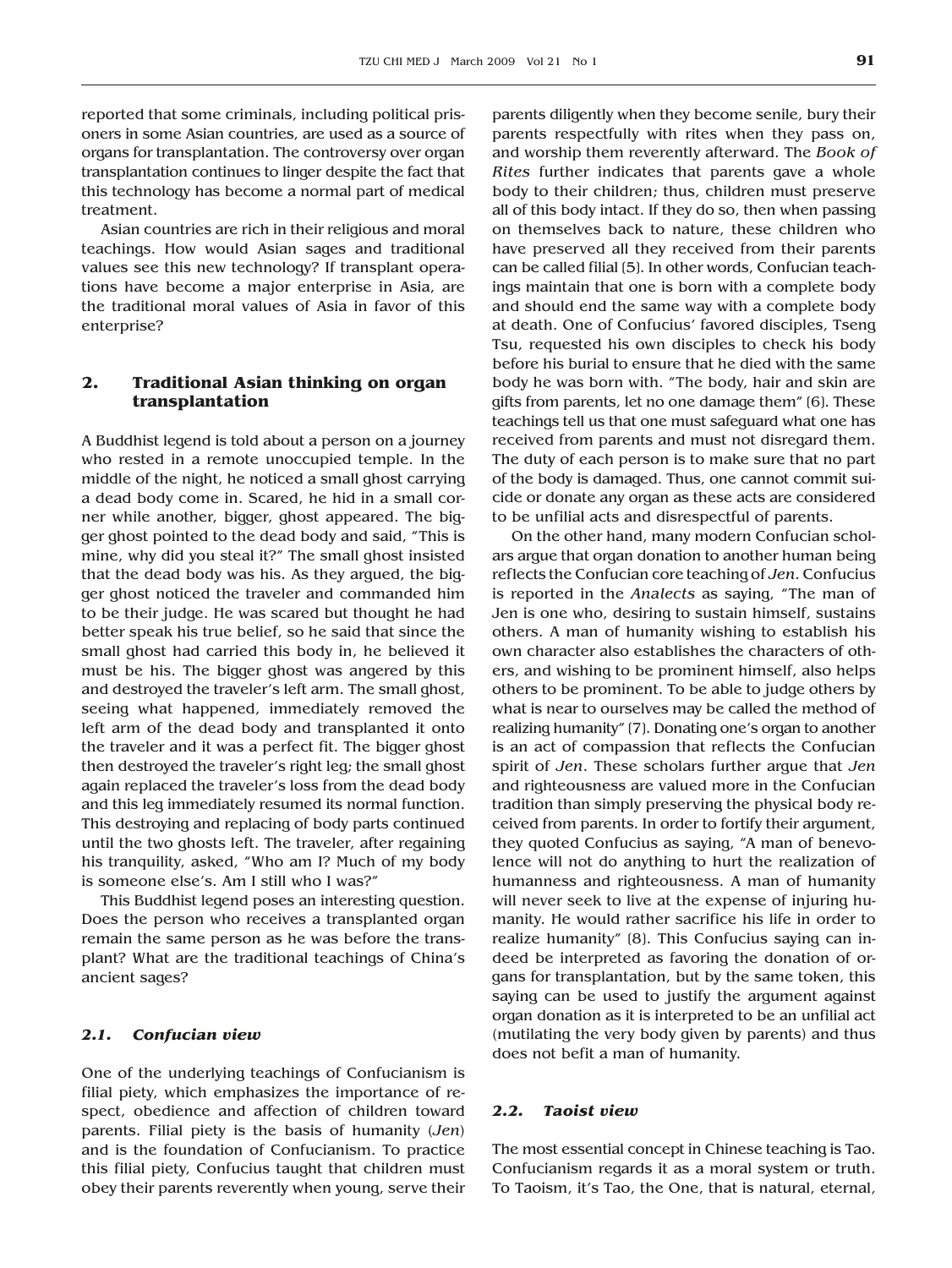spontaneous, nameless and indescribable. When this Tao is possessed by an individual, it becomes his character or virtue (*te*) [9]. The ideal life for the individual, the ideal order for society and the ideal type of government are all based on Tao and guided by it. As a way of life, it denotes simplicity, spontaneity, tranquility and, most important of all, non-action. Non-action (*Wu-Wei*) is not literal inactivity but rather taking no action that is contrary to Nature. In other words, we must let nature take its own course without attempting to change it.

This *Wu-Wei* concept clearly reveals that Taoism will not try anything that is contrary to the natural spontaneous flow of nature. If dying is a natural process, any attempt to reverse its course is unnatural and not spontaneous. Thus, it should not be supported. As organ transplantation is an attempt to change the course of a natural process, Taoists will feel uncomfortable about it.

The balance of *Yin* and *Yang* or the harmony within the cosmos, be it either the micro-cosmos or the macro-cosmos, is essential to a good life. Any disruption of it will cause illness and affect the natural current of living essence. An operation may sever the circulation of *qi*, which is the formless energy circulating within the body. Any attempt to remove an organ or any cutting at all, disrupts the natural flow of *qi* and should be avoided. Simplicity rather than artificiality is the way of life. Any human attempt to change life is regarded as unnatural.

Taoism as a religion also believes that death is another form of life where food, drink, clothing, and money are needed. Any damage to the body will affect the completeness of the dead person's life. Taoism, as a religion and as a philosophy, is not in favor of organ transplantation.

Modern Taoist scholars facing the challenge of medical technology argue, however, that Taoism sees the human body only as a shelter that bears no substantial meaning. The important parts of life are the *Tao* (the Way) and the *Te* (the Virtue) that flow in life. If the physical body is simply a shelter, any attempt to change it or remove any part from it will not affect the essence of life. Life cannot be limited by organs. Life points to all possibilities; thus, donating an organ cannot affect anything at all. In addition, Taoism also believes love to be the natural expression of life, for instance, the mother wolf taking care of her cubs, even to the point of sacrificing herself, is natural and spontaneous. Therefore, donating one's organ for the sake of sustaining another life should not be opposed. Lao Tzu said that the way of *Tao* is to let what is superfluous fill what is insufficient [10]. From this point of view, if there is anything that can be said to be more than sufficient, for instance the dying person's organs, they can be used to fill the insufficient, namely, the ill patient in need of an organ transplant.

#### *2.3. Buddhism*

The foundation of the Buddha's teachings are found in the *Four Noble Truths*: firstly, all of life is suffering (dukkha); secondly, the cause of suffering is craving (tanha); thirdly, the end of suffering is getting rid of craving and grasping; and fourthly, the method to use in overcoming suffering is the Eightfold Path:

- 1. right view—proper knowledge about illness, how a person becomes ill, endures illness and is released from illness;
- 2. right aspiration—prepare to renounce attachment to the world;
- 3. right speech—not lying or slandering;
- 4. right action—abstain from taking life;
- 5. right livelihood—put away wrong livelihoods;
- 6. right effort—prevent potential evil from arising and get rid of evil;
- 7. right mindfulness—avoid and overcome craving and dejection;
- 8. right concentration—move toward purity of mind and equanimity.

The *Four Noble Truths* and the *Eightfold Path* are the basic teachings of Buddhism [11]. From these teachings, our primary impression is that Buddhism would not be in favor of organ transplantation. After all, if life is nothing but suffering, would a person desire to continue the pain of living? If the purpose of living a virtuous life is to escape from the wheel of rebirth, would a person desire to undergo organ transplantation so that suffering can linger on? If craving contributes to the accumulation of karma that traps a person to life, is organ transplantation a lifesaving measure or a craving that should be eliminated? Buddhism sees everything on earth as transitory, nothing including self is permanent. Realizing that everything is only part of impermanent psychological processes, organ transplantation to preserve life appears to be foolish as there is nothing to gain. The individual should simply let go because letting go is the end of suffering. Would Buddhism be in favor of organ transplantation to prolong life? The teachings pose a negative tone.

Mahayana Buddhism, however, believes that a merciful Buddha could not suffer seeing people live in foolishness and thus decided to postpone his own entrance to Nirvana so that he could remain on earth to teach and save more people from the condemnation of evil karma. This Bodhisattva nature is one of compassion. Based on this teaching, a new interpretation has emerged that Buddhism encourages organ donation for transplantation as it is an act of compassion. Therefore, Buddhism is not entirely negative toward this new medical technology.

Pure Land Buddhism, a branch of Mahayana Buddhism, however, holds a different view and rejects any immediate procurement of organs from newly dead